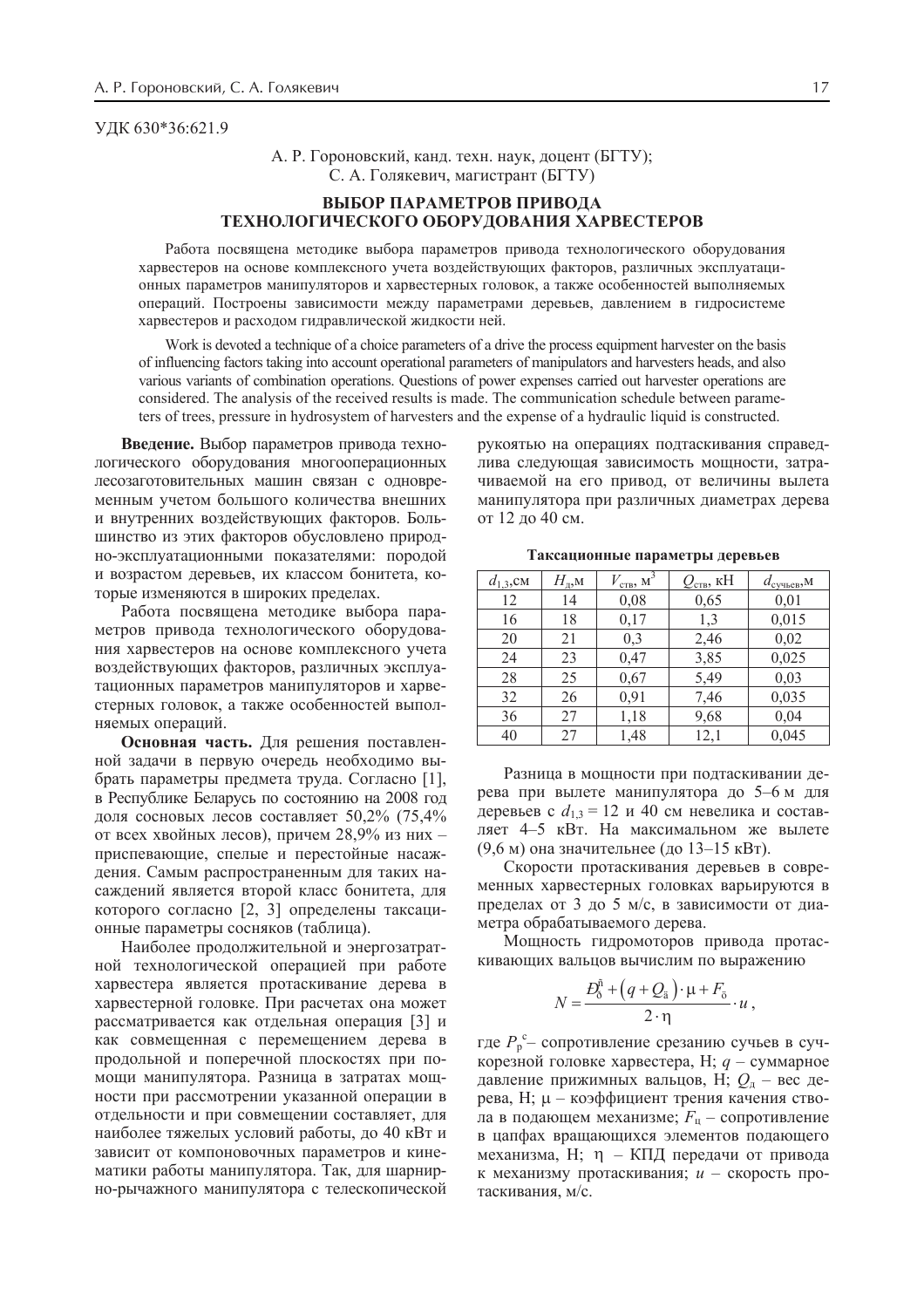

Рис. 2. Изменение требуемой мощности на протаскивание дерева от его диаметра при различных скоростях протаскивания

На основании приведенного выражения и расчета входящих в его состав переменных получены зависимости изменения затрачиваемой на обработку дерева мощности от его диаметра и скорости протаскивания.

Как видно из рис. 2, изменение требуемой мощности носит нелинейный характер (обусловливается квадратичной зависимостью  $P_p^{\text{c}}$ от диаметра срезаемых сучьев), а разница между кривыми мощностей для различных скоростей протаскивания возрастает с увеличением диаметра обрабатываемого дерева.

С другой стороны, мощность, требуемую для привода протаскивающих вальцов, можно выразить через мощность гидравлического потока. Рассчитывается она как произведение давления в гидросистеме и расхода гидравлической жидкости, вырабатываемой гидронасосом, отнесенных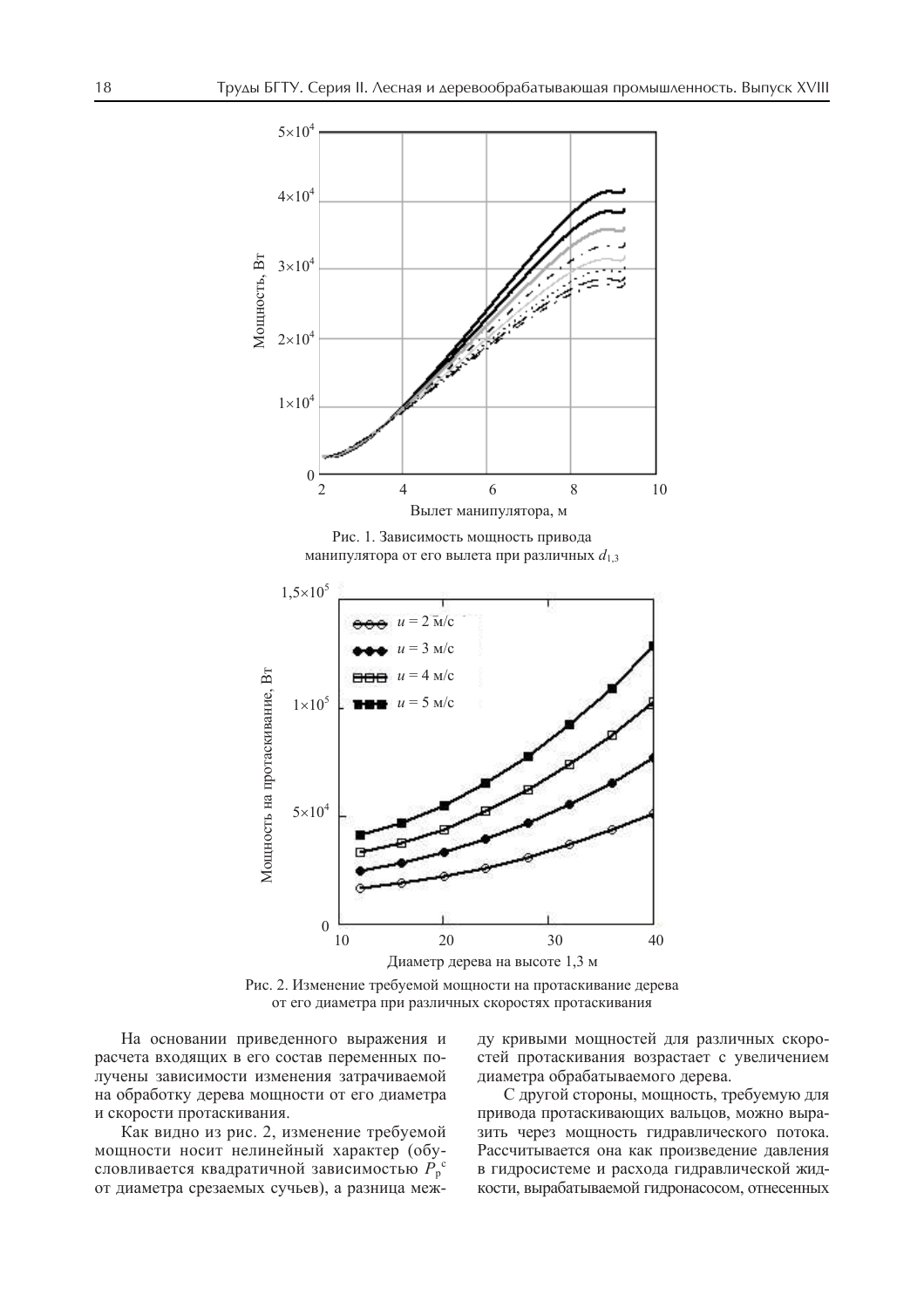к коэффициенту потерь в гидросистеме. Современные гидромоторы харвестеров, как правило, аксиально-поршневые, работают под давлением от 22 до 29 МПа. Зависимость мощности от расхода гидромотора представлена на рис. 3.

Отдельный либо совместный с манипулятором учет мощности привода протаскивающих вальцов может быть обусловлен путем расчета энергетического потенциала производительности (ЭПП) [4]. В этом случае ЭПП представляет собой отношение доли времени, затрачиваемого на совмещение операций от их суммарной продолжительности, к мощности, затра-

чиваемой на совмещение. В сравнении с производительностью работ, как оценкой эффективности использования совмещения операций, ЭПП имеет ряд особенностей. Максимальная производительность работы харвестера достигается при эксплуатации манипулятора в диапазоне от 5 до 7 м. Однако затраты мощности при равных скоростях работы в диапазонах до и после 6 м различны и принимают значения от 65 до 82 кВт для деревьев с  $d_{1,3} = 32$  см. Следовательно, работа в диапазоне до 6 м более выгодна с точки зрения расходуемой энергии, на что и указывает максимум кривой ЭПП (рис. 4).



Рис. 4. Изменение значений ЭПП, мощности и скорости работы манипулятора